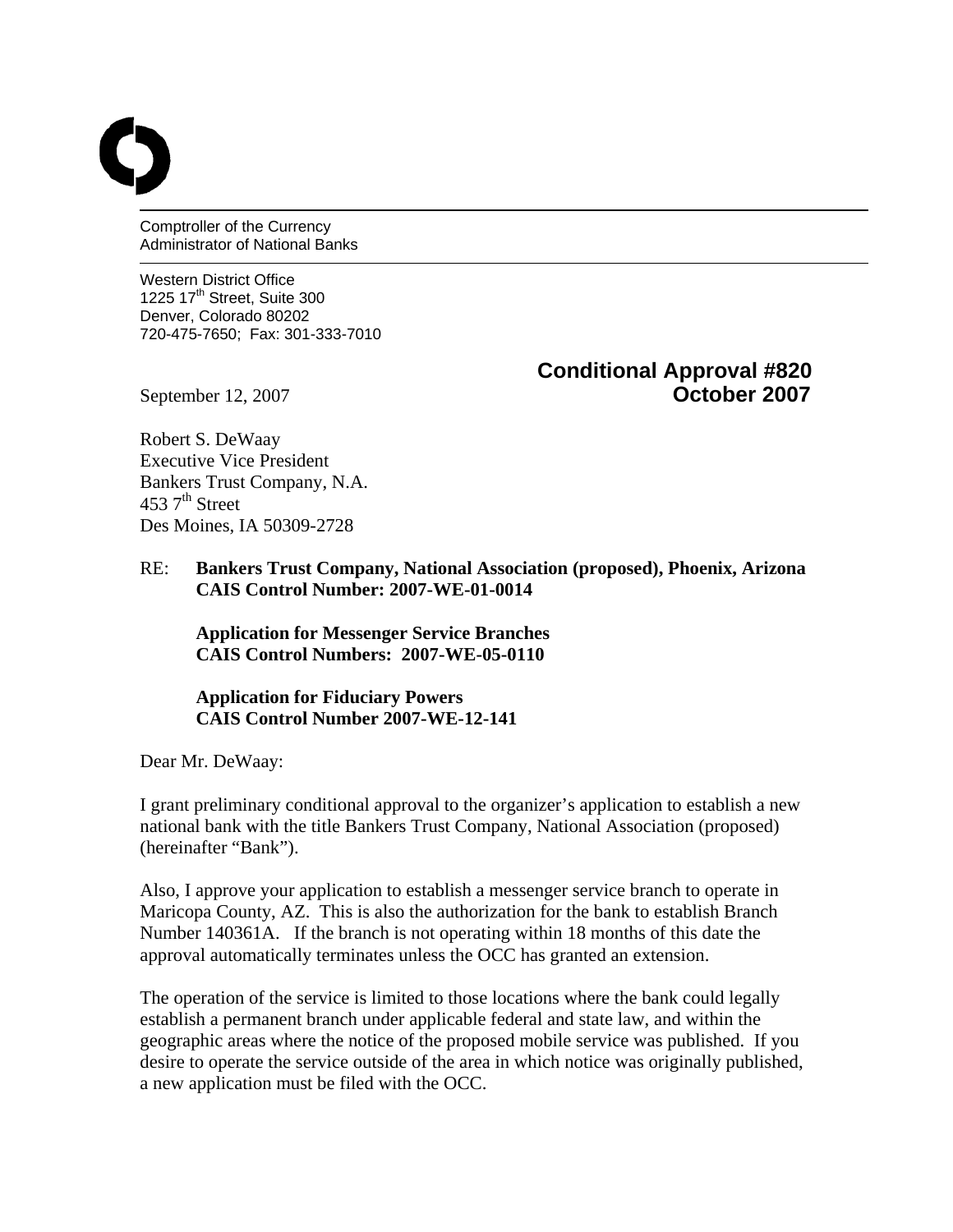Within 10 days after opening, the bank must advise this office of the branch's opening date, so the OCC may complete its records. Reference the OCC's control number in your letter.

In the event you choose to close this branch, a 90-day advance notice of proposed branch closing must be submitted to the OCC pursuant to *12 U.S.C. 1831r-1*. Following the closing of the branch office, a final closing notice should be submitted to this office.

I also approve your proposal to offer fiduciary powers pursuant to 12 USC 92a. However, as noted below, the bank may not commence this activity until such time as the OCC has reviewed and taken no objection to the proposed trust officer.

The board of directors must provide for the establishment and administration of the trust department (or fiduciary operation) either through the adoption of amendments to the bylaws or by appropriate resolutions. You will note that 12 CFR 9.4 places responsibility on the board of directors for the proper exercise of the bank's fiduciary powers. However, the board may decide whether it shall supervise the administration of all such powers directly or assign any function related to such powers to any director, officer, employee, or committee.

The board should also provide:

- A proper delineation of duties for trust officer(s) and committee(s).
- Adherence to the self-dealing and conflicts of interest provisions under 12 CFR 9.12.
- The designation of the officers or employees responsible for custody of the trust investments in conformity with 12 CFR 9.13(a).

The establishment and administration of the trust department may appear in the bylaws or in the board resolutions, or partly in the bylaws and partly in the resolutions. After adoption, a copy of those provisions should be furnished to the trust officer(s) for guidance.

My decisions are based on a thorough evaluation of all information available to the OCC, including the representations and commitments made in the application and by the Bank's representatives. I also made my decision to grant preliminary conditional approval with the understanding that the proposed Bank will apply for Federal Reserve membership and will obtain deposit insurance from the Federal Deposit Insurance Corporation (FDIC).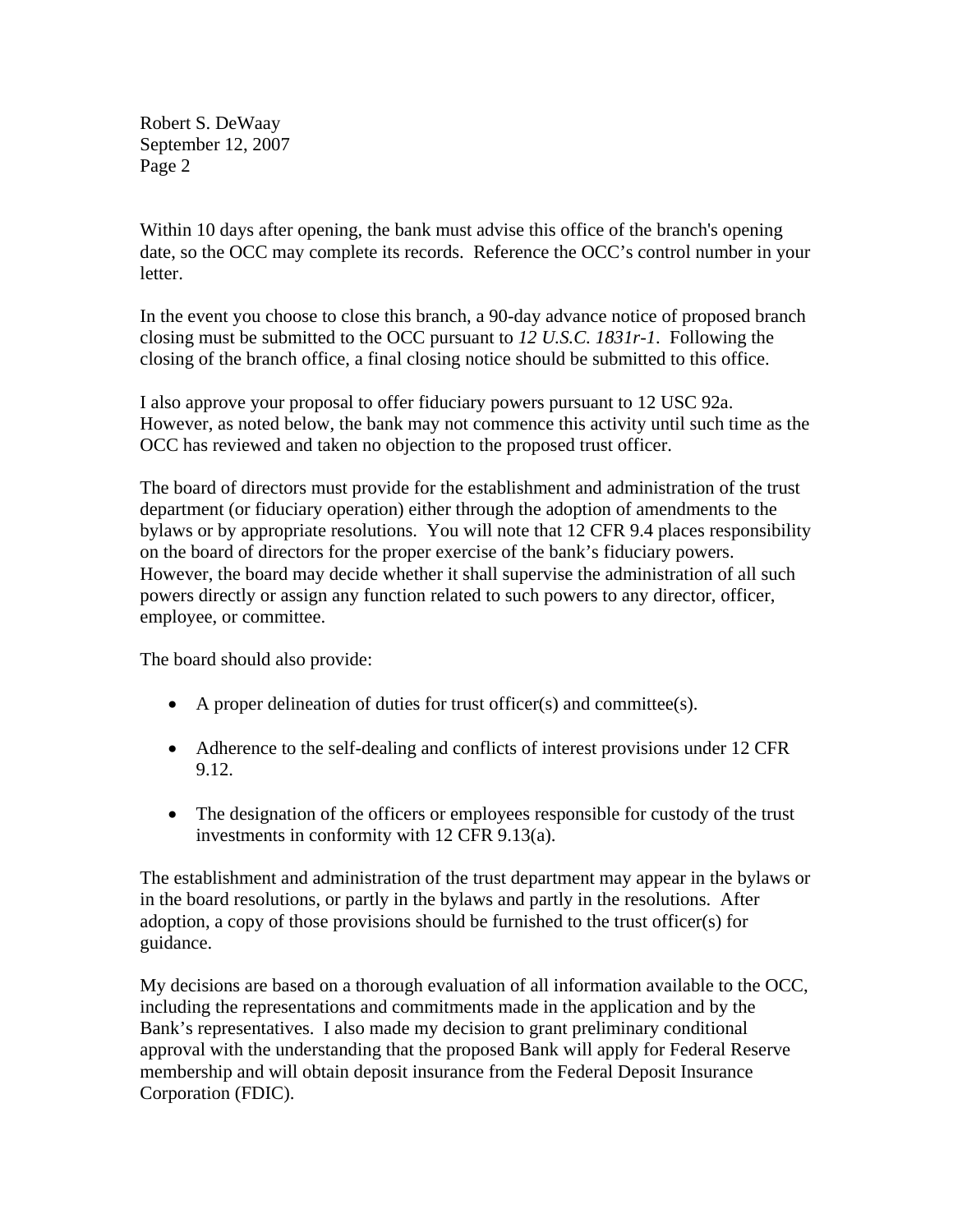I granted preliminary conditional approval only. Final approval and authorization for the Bank to open will not be granted until all preopening requirements are met. Until final approval is granted, the OCC has the right to alter, suspend, or revoke this preliminary conditional approval should the OCC deem any interim development to warrant such action.

This preliminary conditional approval is subject to the following condition(s):

*The Bank: (i) shall give the Omaha Field Office at least sixty (60) days prior written notice of the Bank's intent to significantly deviate or change from its business plan or operations and (ii) shall obtain the OCC's written determination of no objection before the Bank engages in any significant deviation or change from its business plan or operations. The OCC may impose additional conditions it deems appropriate in a written determination of no objection to a bank's notice. For the first three years of operation, the Bank must also provide a copy of such notice to the FDIC's Kansas City Regional Office.* 

This condition of approval is a condition "imposed in writing by the agency in connection with the granting of any application or other request" within the meaning of 12 USC 1818. As such, the conditions are enforceable under 12 USC 1818.

The Bank's initial paid-in capital, net of all organizational and preopening expenses, shall be no less than \$14,345,000. The manner in which capital is raised must not deviate from that described in the business plan without prior written OCC notification. If the capital for the Bank is not raised within 12 months or if the Bank is not opened for business within 18 months from the preliminary conditional approval date, this approval expires. The OCC is opposed to granting extensions, except under the most extenuating circumstances and when the OCC determines that the delay is beyond the applicant's control. The organizers are expected to proceed diligently, consistent with their application, for the Bank to open for business as soon as possible.

Final approval to commence the business of banking will not be granted until the following preopening requirements are met:

- 1. The Bank must submit to the OCC for review and written determination of no objection its proposed Chief Credit Officer.
- 2. The Bank must submit to the OCC for review and written determination of no objection its proposed trust officer prior to commencing trust activities.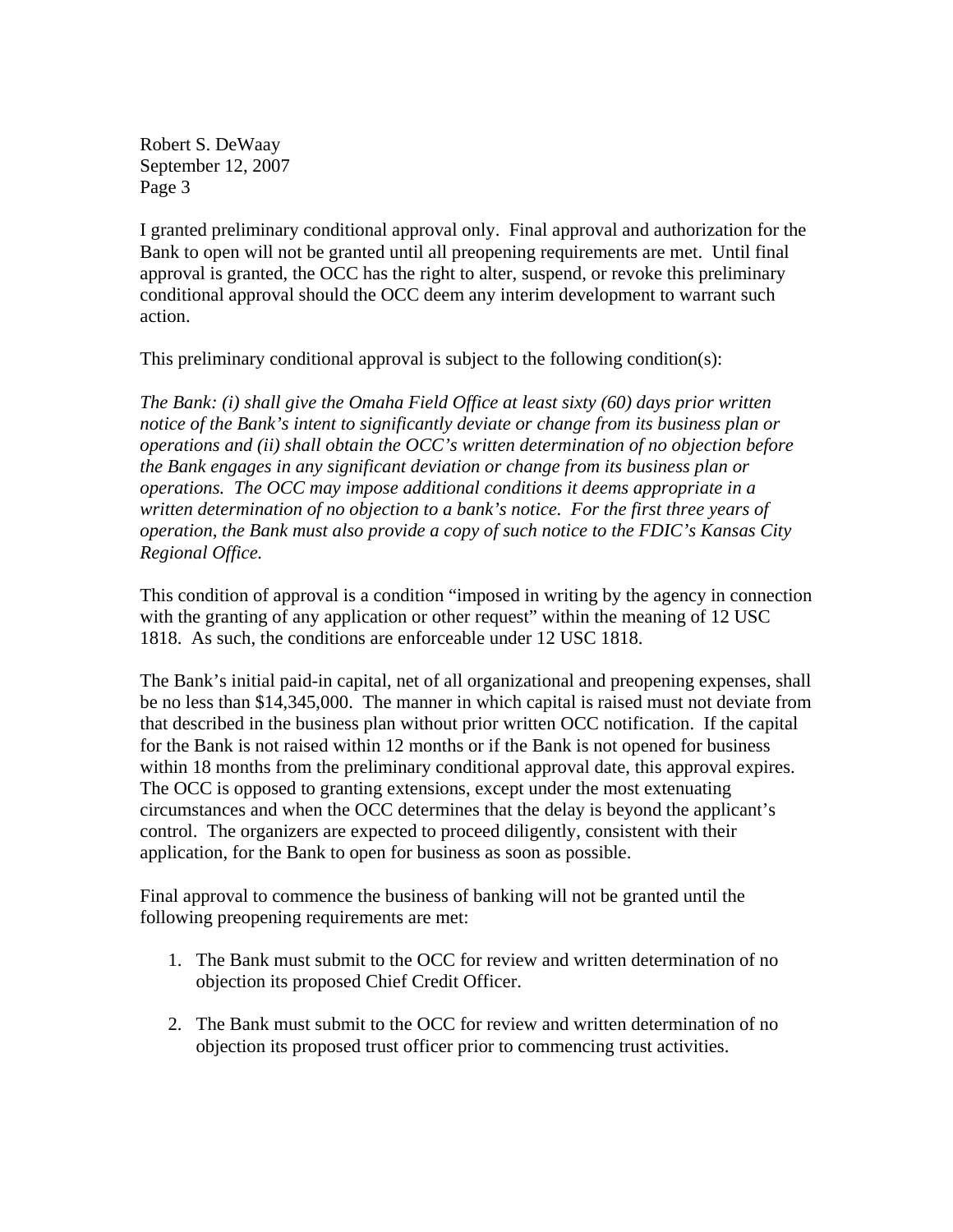The OCC poses no objection to the following person(s) serving as executive officer(s), directors, and/or organizers as proposed in the application:

#### Name Title

| President, CEO and Director    |
|--------------------------------|
| <b>Cashier and Director</b>    |
| <b>Chief Financial Officer</b> |
| Director                       |
| Director                       |
| Director                       |
| Director                       |
| Director                       |
|                                |

Prior to the Bank's opening, the Bank must obtain the OCC's prior written determination of no objection for any additional organizers or executive officers, or directors appointed or elected before the person assumes the position. For a two-year period after the Bank commences business, the Bank must file an Interagency Biographical and Financial Report with the OCC and receive a letter of no objection from the OCC prior to any new executive officer or director assuming such position.

Background checks requested by the OCC have not been received yet from the Federal Bureau of Investigation for Messrs. Vegors, Chicone, McCarter and Jordan. Accordingly, the continued service of these individuals will be dependent on satisfactory completion of the background investigation process.

The "Charters" booklet in the Comptroller's Licensing Manual provides guidance for organizing your bank. The booklet is located at the OCC's web site: [http://www.occ.treas.gov/corpbook/group4/public/pdf/charters.pdf.](http://www.occ.treas.gov/corpbook/group4/public/pdf/charters.pdf) The booklet contains all of the steps you must take to receive your charter.

As detailed in the booklet, you may establish the corporate existence of and begin organizing the Bank as soon as you adopt and forward Articles of Association and the Organization Certificate to Ellen Tanner Shepherd, Director for District Licensing in this office for our review and acceptance. As a "body corporate" or legal entity, you may begin taking those steps necessary for obtaining final approval. The Bank may not begin the business of banking until it fulfills all requirements for a bank in organization and the OCC grants final approval.